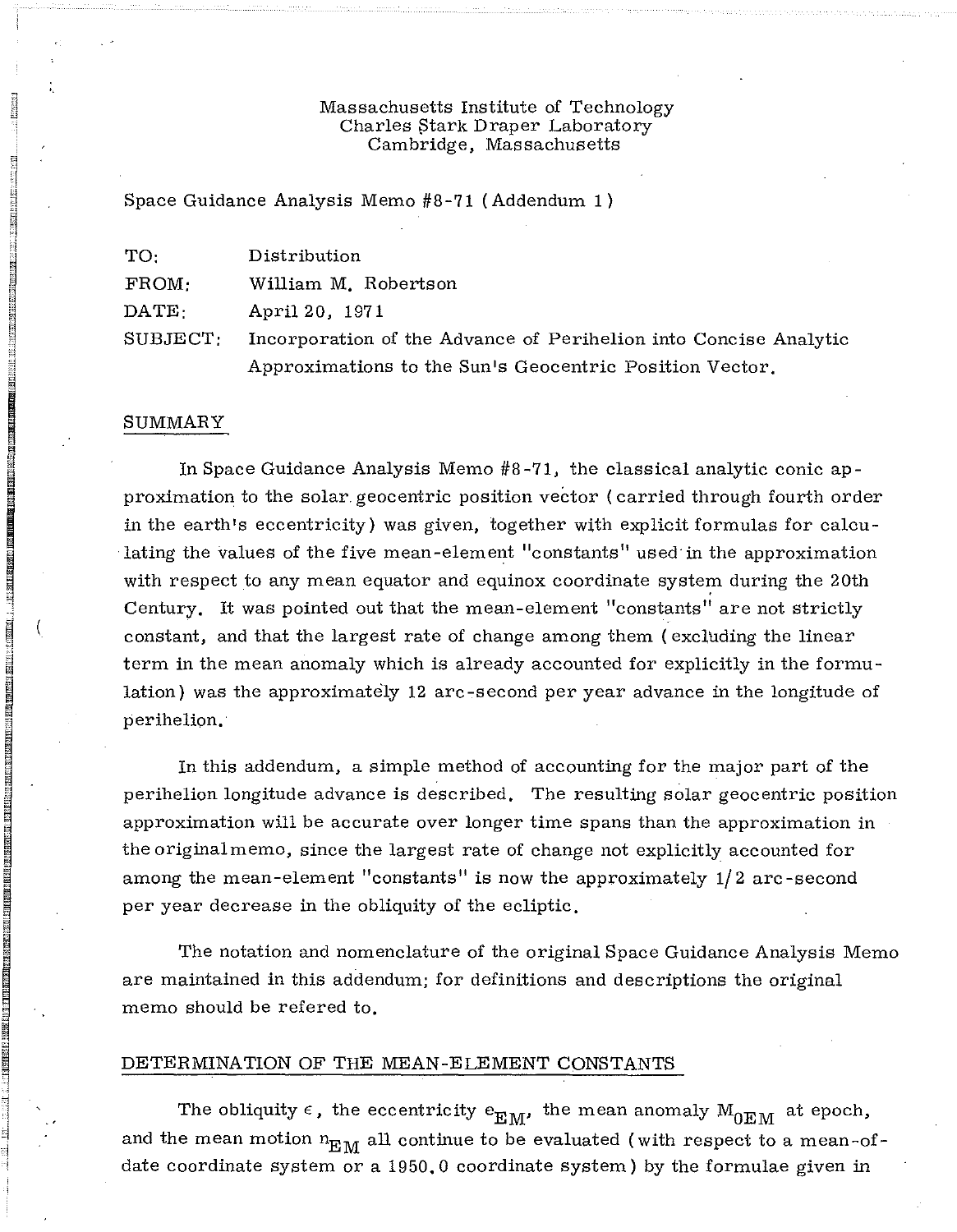the original memo. However, the remaining mean-element, the longitude of perihelion, will now be evaluated at epoch by the formulae given in this section (the result will have the nomenclature  $\widetilde{\omega}_{0EM}$  in analogy with the mean anomaly  $M_{\text{OEM}}$  at epoch), and this value will be linearly extrapolated to the actual time t when the solar position is desired by the formula given in the next section.

### Mean-of -Date Coordinate System

**que este de la partie de la partie de la partie de la partie de la partie de la partie de la partie de la pa**<br>De la partie de la partie de la partie de la partie de la partie de la partie de la partie de la partie de la

~ i.

'[ ~ i<br>international<br>international

**K , and , and , and , and , and , and , and , and , and , and , and , and , and , and , and , and , and , and** è.  $\mathbb{R}$  . :'j ::1

譺矘榬矏濣肼綞魳有貕怟鮇俰<mark>卪颐</mark>们鋢优笓<u>ν</u>½<br><br>

~ ~ **ifa i Mari Kar**osa<br>.

批差]政府编辑的或执政府<br>I

i ,

J ( ~

 $\blacksquare$ H

~

頣亅澿鑂笿萮龗प挅絻縔絉蓕剘眲螹欙雄忂硹籵ğãÇ<br>頣<br>፼

I

卫主任总裁托马拉纳保持机构的保持机构的经济化研究和工作。<br>-<br>-

~ ~

 $\frac{1}{2}$  , where  $\frac{1}{2}$  and  $\frac{1}{2}$  and  $\frac{1}{2}$ :1 , included<br>,<br>,  $\mathbf{1}$ i  $\mathbf{r}$ -! '1

The longitude of perihelion of the earth-moon barycenter fully updated to the time  $t_c$  but linearly back-dated to the epoch  $t_0$  is:

 $\widetilde{\omega}_{0 \to M}$  = 101.220833<sup>o</sup> + 0.470684 D - (0.32328/36525) (t<sub>c</sub> - t<sub>0</sub>) + 3.39(10)<sup>-5</sup>  $D^{2}$  + 7.0(10)<sup>-8</sup>  $D^{3}$ 

This expression contains the precession correction to the time-point  $t_c$ ; since precession is occuring much faster (about 50 arc-seconds per year) than the largest neglected rate of change in the mean-element constants ( 1/2 arcsecond per year decrease in the obliquity ), the time-point  $\mathrm{t}_{\mathrm{c}}^{\phantom{\dag}}$  should be chosen to correspond to the desired coordinate system as described in the original memo.

### 1950.0 Coordinate System

The longitude of perihelion of the earth-moon barycenter fully updated to the time  $t_c$  but linearly back-dated to the epoch  $t_0$  is:

$$
\widetilde{\omega}_{0\text{EM}} = 102.08053^{\circ} + 0.32328 \text{ T} + 1.5(10)^{-4} \text{ T}^2 - (0.32328/36525) (t_c - t_0)
$$
  
= 102.08053<sup>°</sup> + (0.32328/36525) (t<sub>0</sub> - 2433282.5) + 1.5(10)<sup>-4</sup> T<sup>2</sup>

No precessional terms are contained in this expression. As in the original memo, the time-point  $\mathrm{t_{c}}$  should be selected as the mid-point of the time interval over which the solar position approximation is desired so that the mean-element constants obtained will be very nearly the average values of the elements over the time interval.

2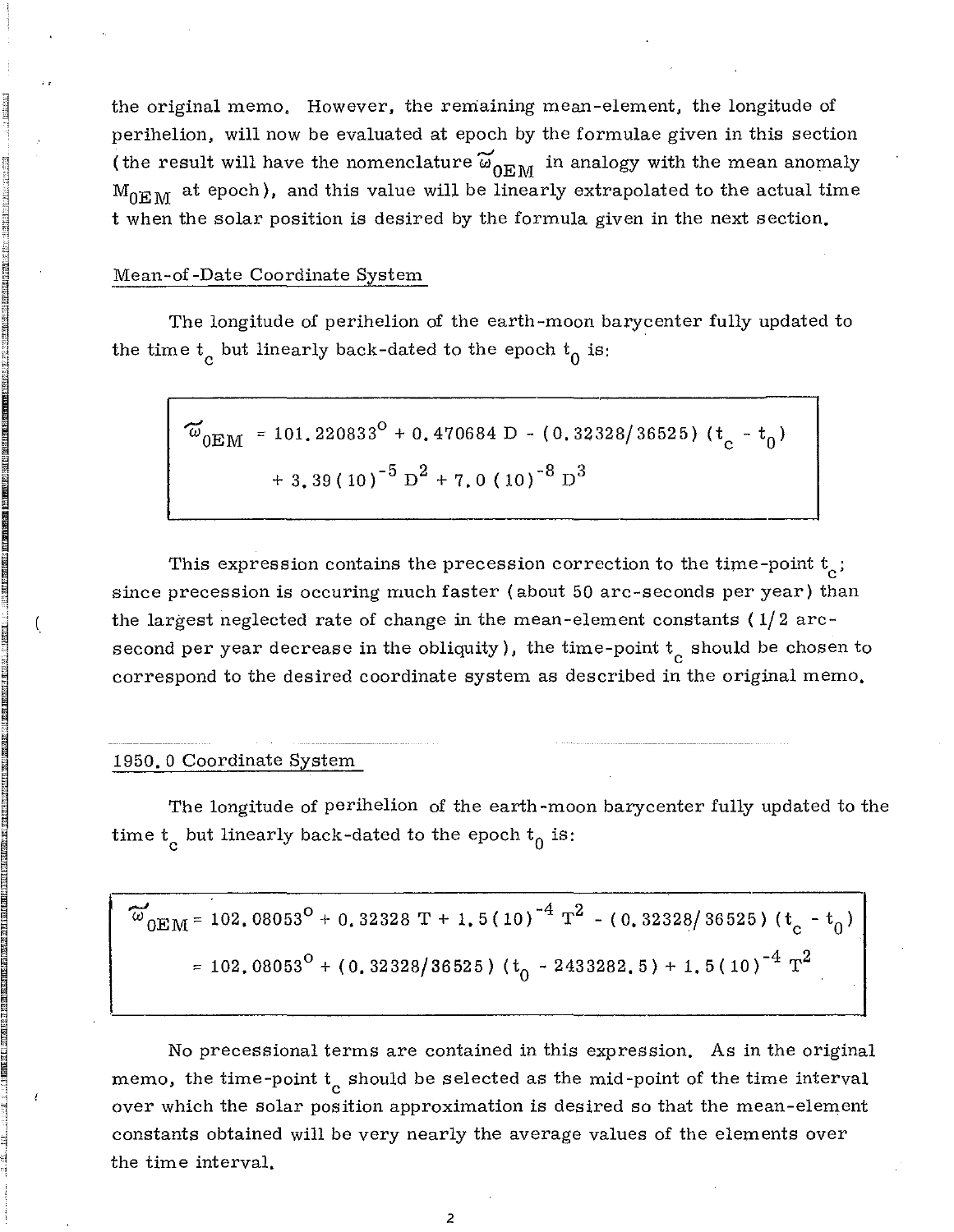# DETERMINA TION OF THE SOLAR POSITION

~

rj lainsunasian.<br>. es<br>B  $\mathbf{I}$ i

~

~ :1 ~; e il.

~ **ISLE AND REAL PROPERTY.** 

i Santi Bintang Tanggung Bangsatan Pasikan<br>Ing Pangalang Pangalang Pangalang Pangalang Pangalang Pangalang Pangalang Pangalang Pangalang Pangalang Pangal

 $\frac{1}{2}$  . We have not to be a set of the set of the set of the set of the set of the set of the set of the set of the set of the set of the set of the set of the set of the set of the set of the set of the set of the se ..  $\frac{1}{2}$  ,

 $\mathbb{R}$  ( -j

 $\frac{1}{2}$  ,  $\frac{1}{2}$  ,  $\frac{1}{2}$  ,  $\frac{1}{2}$  ,  $\frac{1}{2}$ 

~

Fl ~ **II AN DE L'ARCHET ANN AN D'ARCHET ANN AN D'ARCHET ANN AN D'ARCHET ANN AN D'ARCHET ANN AN D'ARCHET ANN AN D'ARC**<br>D'Archet Alban (d'Archet Alban (d'Archet Alba) ann an d'Archet ann an Dùbhaidh an Dùbhaidh ann an Dùbhaidh an

en 1999.<br>∫

 $\frac{1}{2}$  . The set of  $\frac{1}{2}$ a<br>a<br>a<br>a<br>a<br>a<br>a<br>a<br>a<br> 1 ( 1 i 10j

It is desired to find the solar position at the arbitrary time t. The following' sequence of computations is performed, using the mean-element constants ( $\epsilon$ ,  $e_{EM}$ ,  $\omega_{0EM}$ ,  $M_{0EM}$ ,  $n_{EM}$ ), where  $\omega_{0EM}$  is determined by one of the formulae of the previous section of this addendum.

The longitude of perihelion of the earth-moon barycenter at the arbitrary desired time tis:

$$
\widetilde{\omega}_{\rm EM}^{}(t) = \widetilde{\omega}_{0 \rm EM}^{} + (0.32328^0/36525) \; (t - t_0)
$$

This of course will differ from the constant denoted by  $\widetilde{\omega}_{{}_{\rm I\!R}\mathfrak{M}n}$  in the original memo (except when  $t = t_c$  exactly).

The mean anomaly of the earth moon barycenter at the arbitrary desired time tis:

$$
M_{EM} = M_{0EM} + n_{EM} (t - t_0)
$$

The true anomaly  $f_{EM}$  of the earth-moon barycenter at the arbitrary desired time t is evaluated by the same formula given in the original memo (bottom of page 5).

The true longitude of the earth-moon barycenter at the arbitrary desired time tis:

$$
L_{EM} = f_{EM} + \widetilde{\omega}_{EM}(t)
$$

where  $\widetilde{\omega}_{\text{EM}}(t)$  is the perihelion longitude expression given above in this section.

All the remaining expressions in the solar position determination section of the original memo continue to be valid without change for the "improved" approximation of this addendum.

3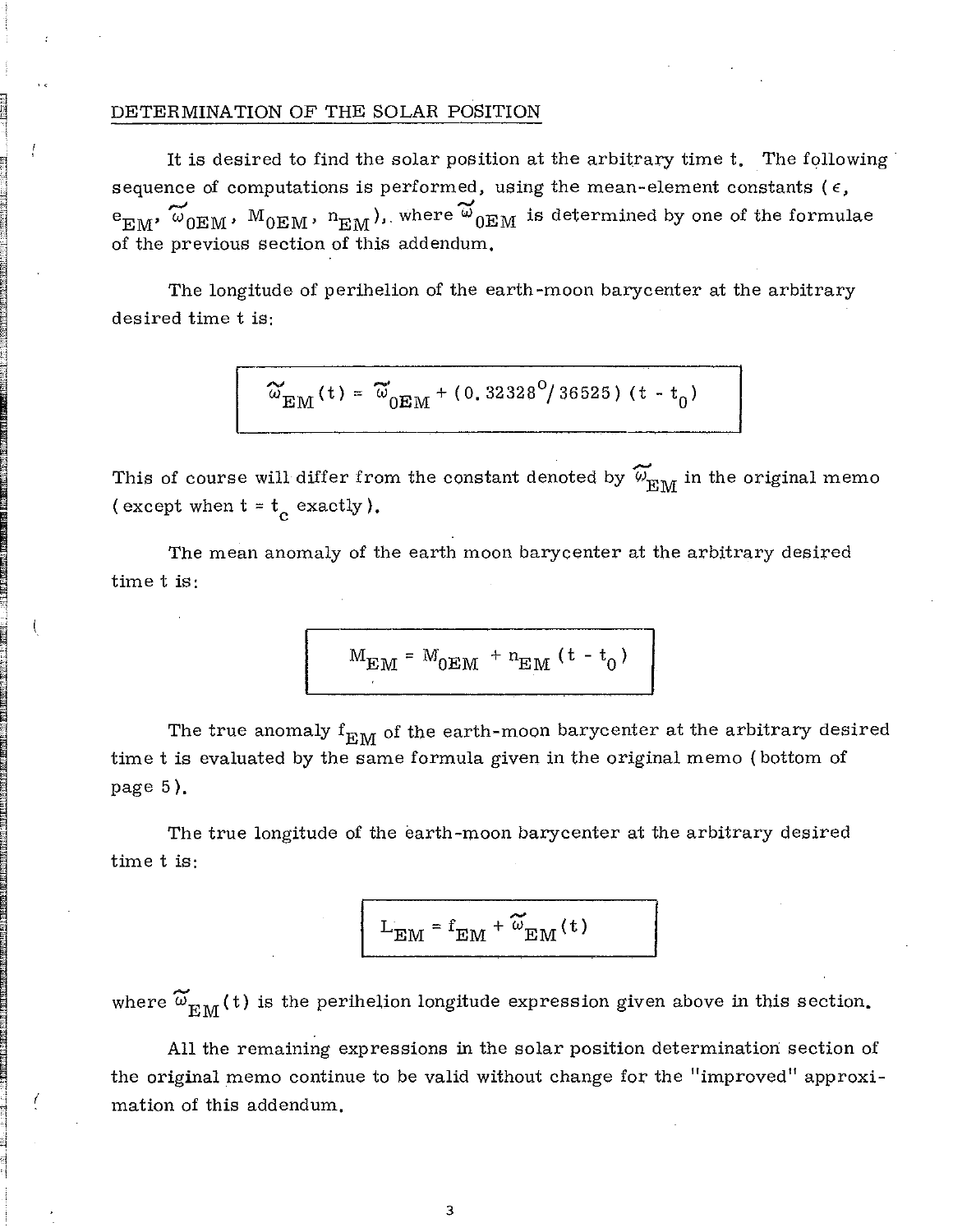In Solar Ephemerides Subroutine in the Lunar Module Guidance Computer has always used the solar position unit vector approximation:

$$
\mathbf{1}_{\text{SHN}} = (\cos(\text{LOS}), \text{ K}_1 \sin(\text{LOS}), \text{ K}_3 \sin(\text{LOS}))
$$

where

$$
\texttt{LOS} = \texttt{LOS}_0 \, + \texttt{LOS}_\text{R} \, (\texttt{t- t}_0) \, - \texttt{C} \, \sin \, (\texttt{OMEGA}_\texttt{C} \, (\texttt{t- t}_0) \, + \texttt{PHASE}_\texttt{C})
$$

By comparison with the expressions in the previous section of this addendum and in the original memo, it may be seen that the five constants  $(LOS_0, \text{LOS}_{\text{R}})$ C, OMEGA<sub>C</sub>, PHASE<sub>C</sub>) may be approximated by the relations:

| $\mathsf{LOS}_0$       | $= \widetilde{\omega}_{0 \to M} - 180^{\rm O} + {\rm M}_{0 \to M}$ |    |                    | $\text{LOS}_0 = \omega_{0 \text{EM}} + \text{M}_{0 \text{EM}} - 180^\circ$ |
|------------------------|--------------------------------------------------------------------|----|--------------------|----------------------------------------------------------------------------|
| $\vert$ LOS $_{\rm R}$ | $= n_{\text{EM}} + (\frac{0.32328}{36525})$                        |    |                    | $\text{LOS}_{\text{R}}$ = $n_{\text{EM}} + (\frac{0.32328}{36525})$        |
| c                      | $= - (2 e_{EM} - \frac{1}{4} e_{EM}^3)$                            | or |                    | C = +(2 e <sub>EM</sub> - $\frac{1}{4}$ e <sub>EM</sub> <sup>3</sup> )     |
| $OMEGA_C = n_{EM}$     |                                                                    |    | $OMEGA_C = n_{EM}$ |                                                                            |
| $PHASE_C = M_{0EM}$    |                                                                    |    |                    | PHASE <sub>C</sub> = $M_{0EM}$ -180 <sup>o</sup>                           |

and the obliquity constants are given by:

$$
K_1 = \cos \epsilon
$$
  

$$
K_3 = \sin \epsilon
$$

The units of the term (0.32328/36525) in LOS<sub>R</sub> are degrees per ephemeris day, and the units of C are radians.

The addition of the term (0.32328/36525) to  $n_{\rm EM}$  in the  ${\rm LOS}_{\rm R}$  expression provides the linear correction for the advance of the longitude of perihelion described earlier in this addendum. This correction amounts to about 12 arc -seconds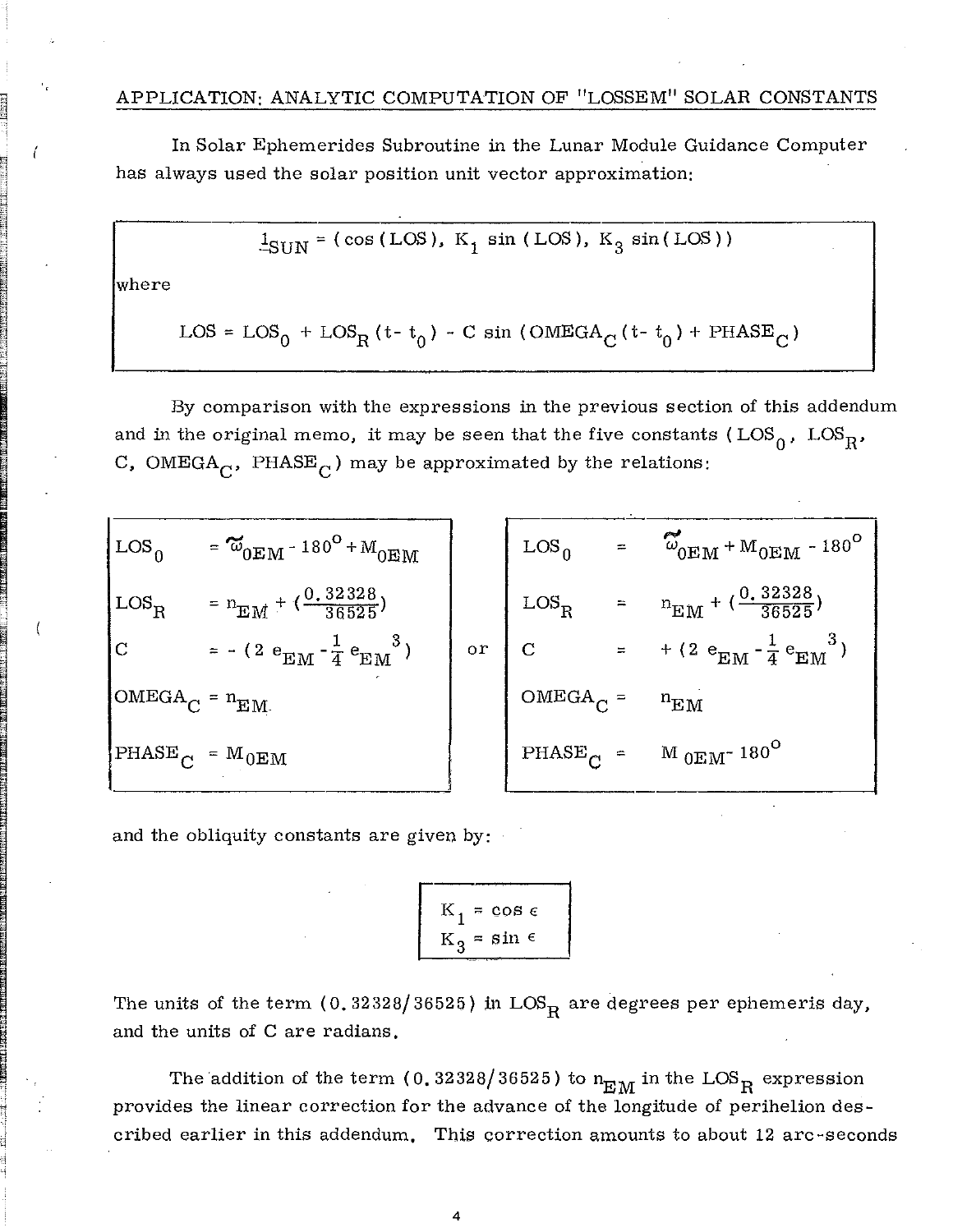per year. It should be noted that the correction is a secular (i. e. non-periodic) one; if the correction is not included the error in the approximation steadily accumulates. On the other hand, the equations for  $1_{\text{SUM}}$  and LOS given at the beginning of this section already have a periodic error with an amplitude of about 0.025<sup>o</sup> (90 arc-sec) due to the neglect of the sin  $2 M_{\rm EM}$  in the true anomaly expression. However, the inclusion of the secular correction term keeps the overall error from becoming too large (i. e. drifting) over a long time span.

il

n<br>Northeasta j 1=1  $\mathbf{H}$ 

 $\frac{1}{2}$ n

 $\frac{11}{3}$ 'I ej a.

~ III II LUUDENESSÄ<br>III LUUDENESSÄ

INE LINE LABBAN DENGAN DI DI

 $1, 1, 1, 2, 3$  , the result of  $\mathbb{R}^n$ 

:"l ~

'1 II.<br>[2] [2] [2] [2] [2] [2] ~ ~  $\mathbb{H}$ ""<br>51<br>51

 $\mathcal{R}$  , it is the space of the second contract of the second contract of the second contract of the second contract of the second contract of the second contract of the second contract of the second contract of the sec

I ,

I